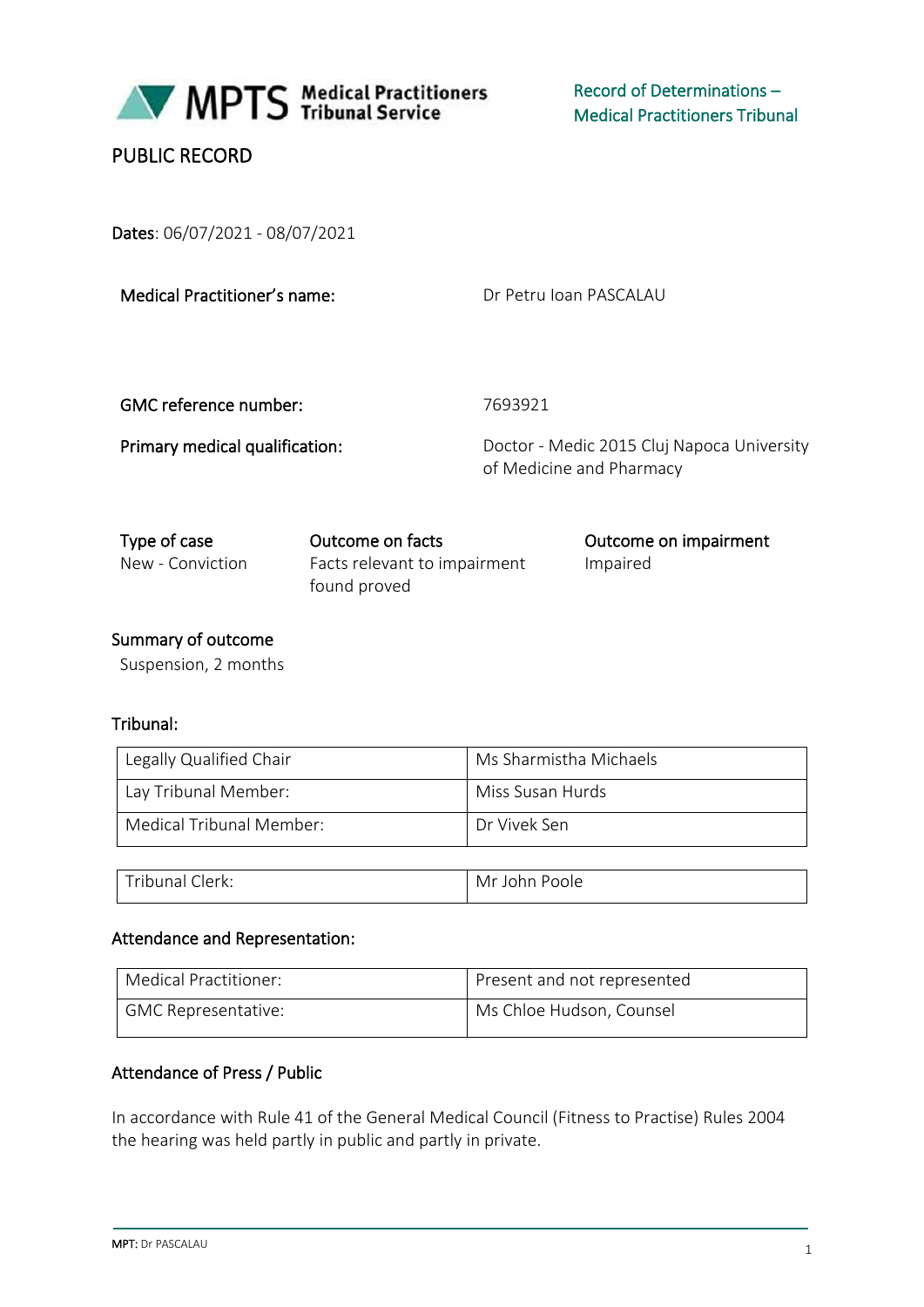## Overarching Objective

Throughout the decision making process the tribunal has borne in mind the statutory overarching objective as set out in s1 Medical Act 1983 (the 1983 Act) to protect, promote and maintain the health, safety and well-being of the public, to promote and maintain public confidence in the medical profession, and to promote and maintain proper professional standards and conduct for members of that profession.

## Determination on Facts and Impairment - 07/07/2021

#### Background

1. Dr Pascalau qualified in 2015 in Romania and prior to the events which are the subject of the hearing, he pursued further training in psychiatry and psychotherapy, a 4-year programme with the University of Medicine and Pharmacy in Cluj-Napoca. He completed this programme in 2019.

2. The Allegation that has led to Dr Pascalau's hearing relates to events that took place in Romania whereby in December 2019, he was convicted of driving under the influence of alcohol at the Romania Court of Law of Cluj-Napoca.

3. At the time of the events, Dr Pascalau was working in Romania. He subsequently moved to the UK and before taking up employment in the UK, he informed his employer of this conviction and referred himself to the GMC on 17 December 2019.

#### The Allegation and the Doctor's Response

- 4. The Allegation made against Dr Pascalau is as follows:
- 1. On 11 December 2019 at the Romania Court of Law of Cluj-Napoca, you were convicted of driving a vehicle under the influence of alcohol, contrary to Article 336(1) of the Criminal Code. Admitted and found proved
- 2. On 11 December 2019 you were sentenced to:
	- a. 1 year and 4 months' imprisonment, suspended; **Admitted and found proved**
	- b. a suspension of your right to drive vehicles, tramways and agricultural or forest tractors for a period of 1 year; Admitted and found proved
	- c. a surveillance period of 3 years; Admitted and found proved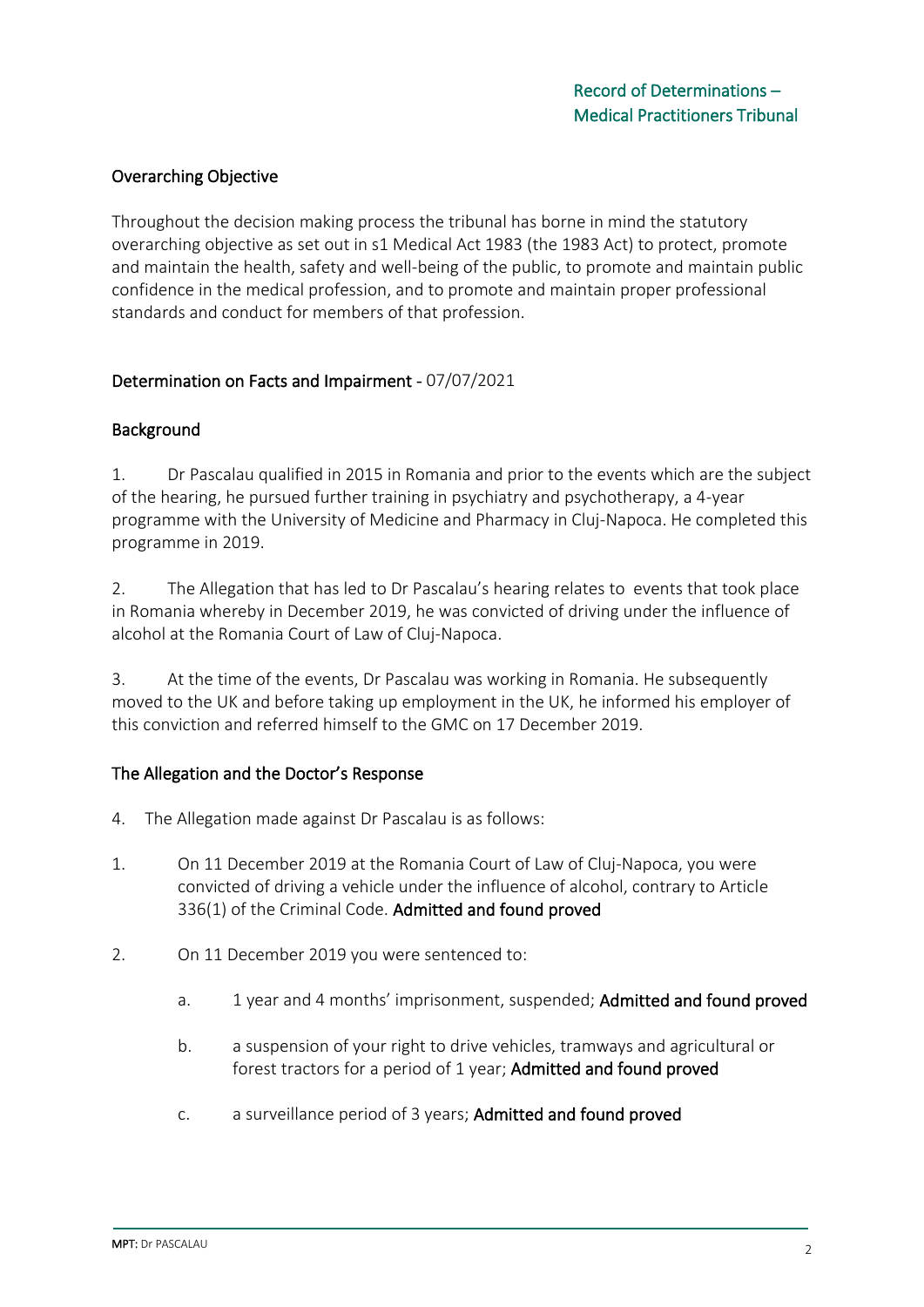- d. participation at one or several social reintegration programmes carried out by the probation service or organized in collaboration with the institutions of the community; Admitted and found proved
- e. unremunerated community work for a period of 80 working days within one of the following institutions: Public Service of Social Assistance of Satu Mare or the Emergency Social Centre for Adults of Satu Mare. Admitted and found proved

The offence outlined above, if committed in England and Wales, would constitute a criminal offence.

# The Admitted Facts

5. At the outset of these proceedings, Dr Pascalau made admissions to both paragraphs of the Allegation, in accordance with Rule 17(2)(d) of the General Medical Council (GMC) (Fitness to Practise) Rules 2004, as amended ('the Rules'). In accordance with Rule 17(2)(e) of the Rules, the Tribunal announced these paragraphs of the Allegation as admitted and found proved.

## Impairment

6. In light of Dr Pascalau's admissions to the Allegation, the Tribunal then considered in accordance with Rule 17(2)(l) of the Rules whether, on the basis of the facts found proved, Dr Pascalau's fitness to practise is impaired by reason of his conviction.

# The Evidence

7. Dr Pascalau gave oral evidence to the Tribunal.

8. Dr Pascalau told the Tribunal that his conduct leading to his conviction was the biggest mistake of his life but that it was an isolated incident which would never happen again.

9. By way of background to his conviction, Dr Pascalau described that on Friday 29 September 2019 he had gone to a nightclub and had taken his car. At the nightclub he drank seven to eight drinks, including rum and beer. He accepted that when he left the nightclub, he was drunk and would not have been able to walk in a straight line. Despite being advised by friends, some of whom were also doctors, not to drive, he decided to drive with the intention of visiting a friend approximately 3.5km away. After driving for approximately 1.5km, he went through a yellow light and was stopped by the police. The police saw that Dr Pascalau was intoxicated and summoned the traffic police to breathalyse him and arrange a blood test sample.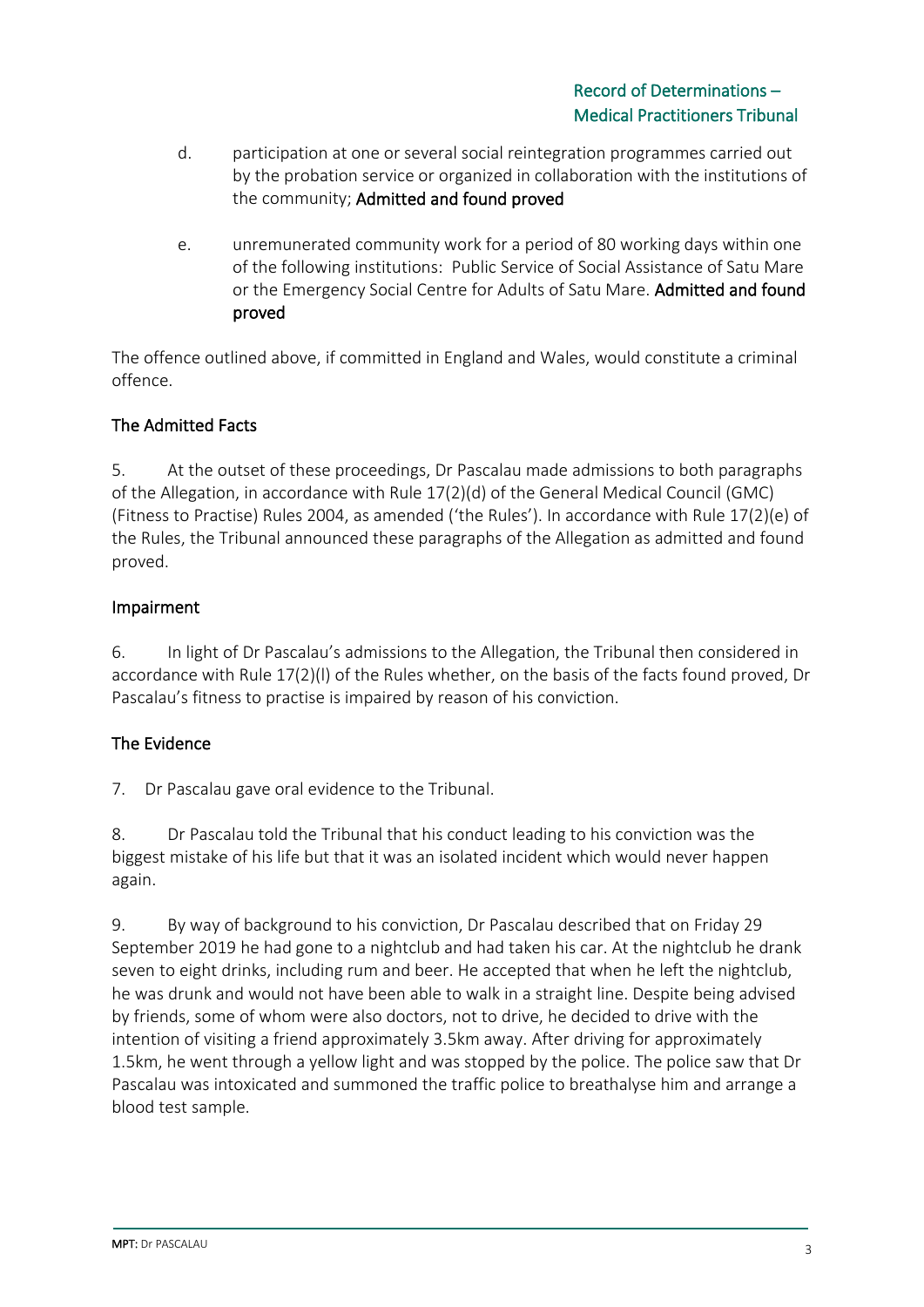10. Dr Pascalau stated that he has complied with the various measures imposed by the Romanian Court. He said he had completed his community service and had XXX although he did not have documentary proof of this. He stated that he would continue to be under the supervision of the probation service until 2023 and that he was fully aware that should he not comply with the conditions of his suspended sentence, he could face imprisonment.

11. When asked by Ms Hudson what was going through his mind when he chose to drive whilst intoxicated, Dr Pascalau stated that he did not want to leave his car where it was parked as he would need it in the morning. He said he thought he would not get caught and that at the time in morning, approximately 4am, the roads would not be busy and this would minimise the risk. He added that it was silly and immoral and a poor decision, that he had been minimising every danger in his head due to his intoxication and he had not had good judgment as his mind was impaired at the time.

12. Dr Pascalau stated he referred himself to the GMC when he applied to work in the UK. He said he started a contract with an employment agency, NES Healthcare, and had been employed by them from March 2020 to March 2021, as a resident medical officer, undertaking placements in various hospitals. Since then, he returned to Romania for one month and has since started a new contract in the UK, working at a psychiatric hospital for North East London Foundation Trust. His contract has recently been extended until September 2021. He said his long-term ambition is to work in psychiatry but that this may not be in the UK due his personal circumstances.

13. When asked by the Tribunal what strategies he had in place to prevent him repeating his conduct which led to the criminal conviction, he said he could not imagine doing it again and that it had been hard to forgive himself. He accepted when suggested by the Tribunal, that one of those strategies would be to leave his car at home if he were to go out drinking with his friends again.

# Documentary Evidence

14. The Tribunal had regard to the documentary evidence provided by the parties. This evidence included but was not limited to:

- Dr Pascalau's self-referral to the GMC, dated 17 December 2019.
- Certificate of Conviction (in Romanian), dated 11 December 2019, and a version translated into English.
- GMC letter to Dr Pascalau, dated 2 March 2020, informing him that an Assistant Registrar had decided to refer his case to a hearing before a Medical Practitioners Tribunal.
- $\bullet$  XXX.
- Responsible Officer statement from Mr A, NES Healthcare, dated 31 March 2021.
- Dr Pascalau's Appraisal, 2020/2021 (NES Healthcare).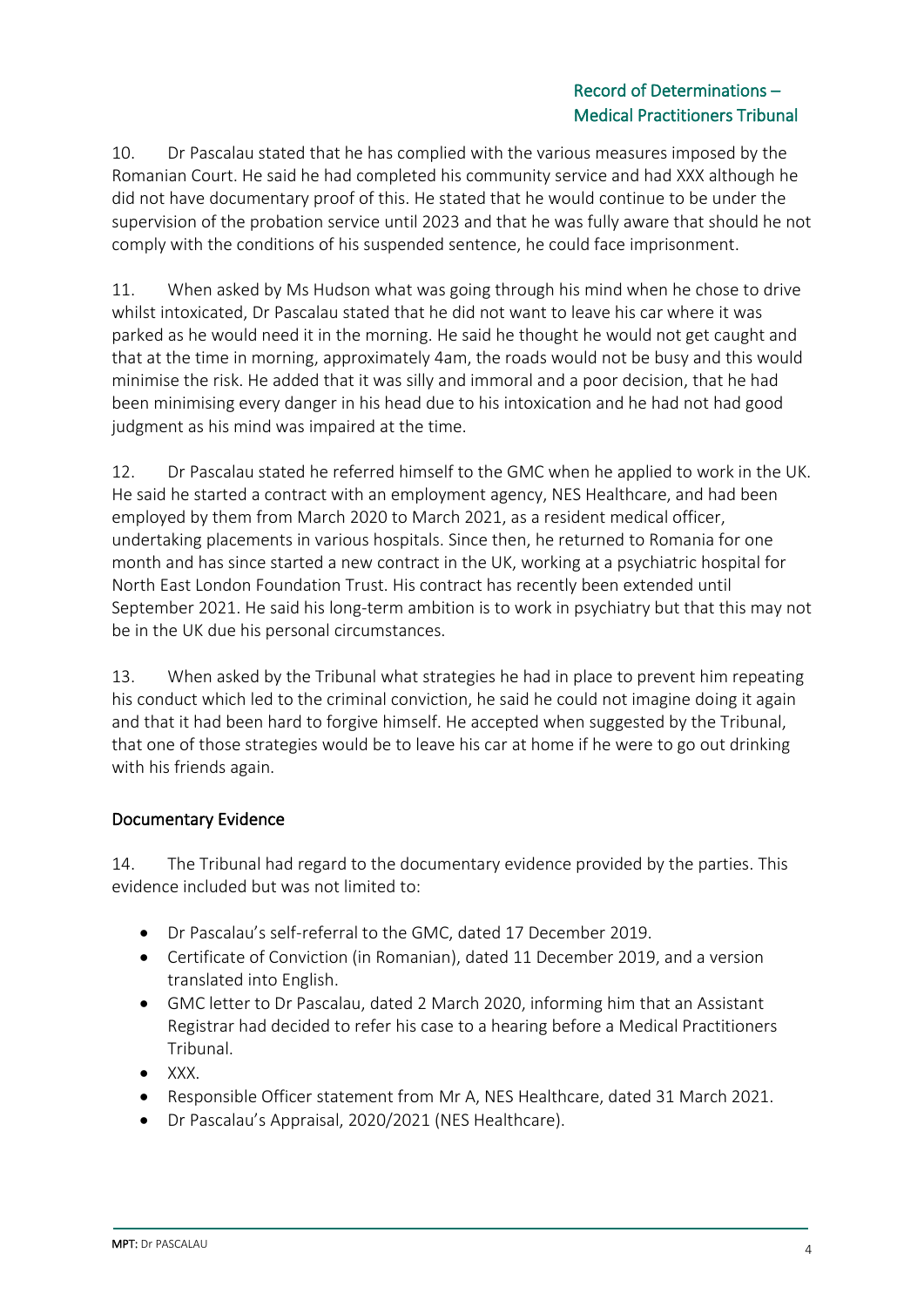# Submissions

#### GMC Submissions

15. Ms Hudson, on behalf of the GMC, submitted that Dr Pascalau's fitness to practise is currently impaired by reason of his conviction.

16. Ms Hudson submitted that the imposition of a suspended sentence indicated the gravity of the offence. She stated that this kind of offence undermines the principles of the overarching objective, namely the need to maintain proper standards and conduct of behaviour on the part of those registered as doctors.

17. Ms Hudson submitted that Dr Pascalau's offence was very serious as it involved a doctor drinking between seven and eight alcoholic drinks of two types and an intention to drive his vehicle between three and three and half kilometres. She submitted that Dr Pascalau was warned by friends, including fellow medical professionals, that he should not drive. However, he did not heed their advice. Ms Hudson submitted that the sheer amount that Dr Pascalau drank and his failure to heed the advice not to drive, means that his offence is not one that could be described as at the lower end of drink driving offences.

18. Ms Hudson submitted that there appears to be a lack of recognition on the part of Dr Pascalau to the danger that his activities posed to other roads users. She stated that Dr Pascalau suggested in his evidence that his drink driving was mitigated by the time of night. She stated that he appeared to have little thought for the damage he could have caused to himself, to other road users or to roadside furniture.

19. Ms Hudson further submitted that Dr Pascalau had not shared the fact of this investigation or the fact he is currently before this tribunal, with his current supervising consultant, who is apparently unaware that Dr Pascalau is on anything other than a holiday this week. She submitted that Dr Pascalau places a heavy responsibility on his agency to report these matters rather than taking the personal responsibility himself for ensuring that he was clear that those supervising him were aware of this investigation, the fact of this hearing and what he has been doing to ensure he does not break the law again.

20. Ms Hudson submitted that the following two paragraphs of Good medical practice (2013 version) (GMP) are engaged:

1 Patients need good doctors. Good doctors make the care of their patients their first concern: they are competent, keep their knowledge and skills up to date, establish and maintain good relationships with patients and colleagues, are honest and trustworthy, and act with integrity and within the law.

65 You must make sure that your conduct justifies your patients' trust in you and the public's trust in the profession.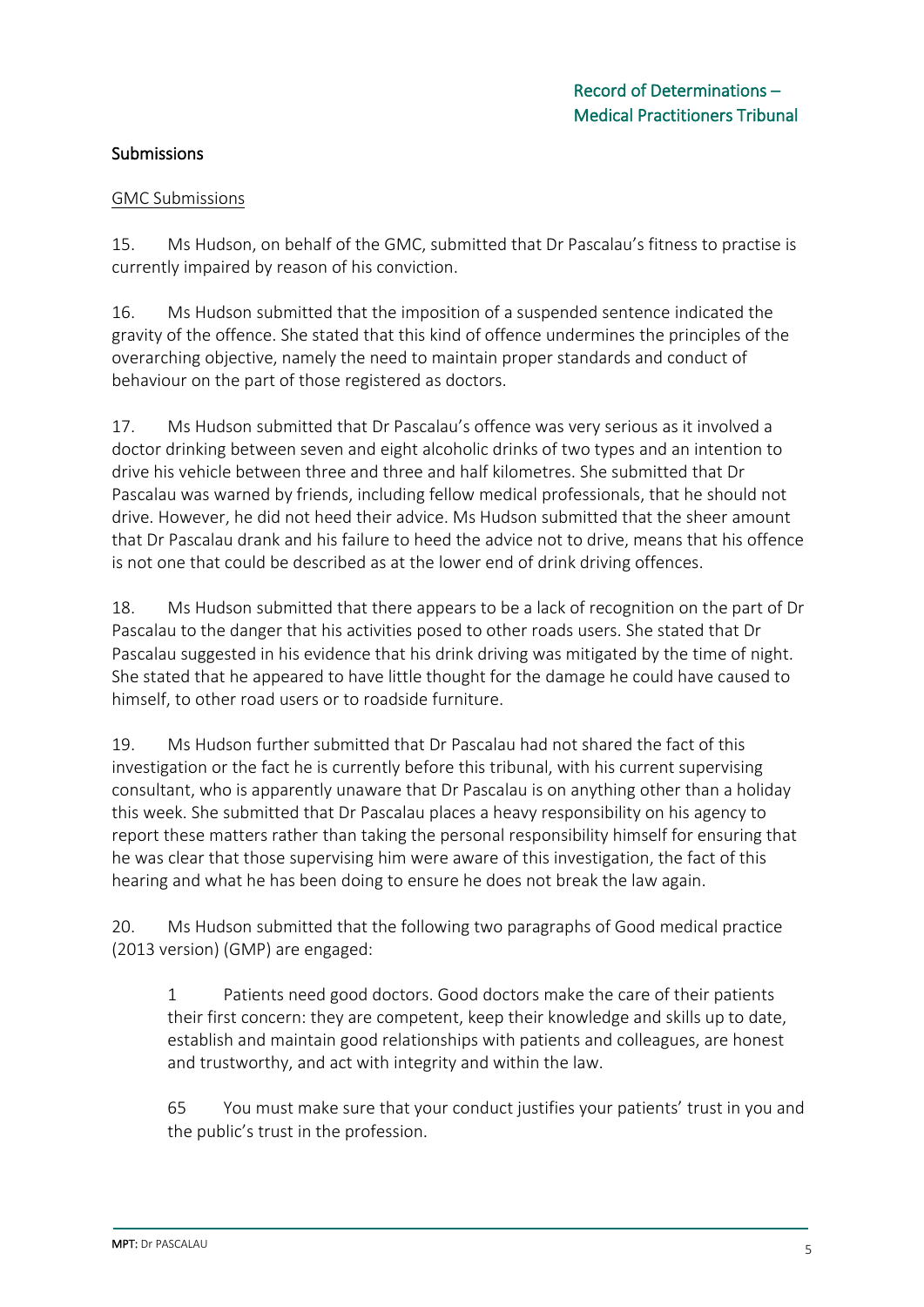21. Ms Hudson submitted that there is no evidence that Dr Pascalau is anything but good in his medical practice and stated his appraisal is evidence of this. She submitted that the purpose of these proceedings is not to punish Dr Pascalau again for his conviction but to consider whether his fitness to practise is impaired as a result of it.

22. Ms Hudson noted that there has been an acknowledgement of fault on Dr Pascalau's part. However, she submitted that the conviction is very serious and engaged paragraph 1 and 65 of GMP. She submitted that members of the public and fellow practitioners would be appalled by the choices Dr Pascalau made on that evening. She submitted that the very fact that the drink driving resulted in a suspended sentence amounts to behaviour that falls seriously below the standard of professional conduct expected of doctors. She submitted that the risk Dr Pascalau posed to himself on the date of the incident and to other members of the public was very serious. For those reasons and because of the need to promote and maintain proper standards of conduct and behaviour, she submitted that Dr Pascalau's criminal conviction does impair his fitness to practise.

## Dr Pascalau's submissions

23. Dr Pascalau stated that his conviction arose out of the biggest mistake of his life and that there was no doubt his actions were immoral.

24. Dr Pascalau invited the Tribunal to take into account that he has been honest about his conviction throughout. He submitted that he self-referred to the GMC and has assumed responsibility for and regrets his actions.

25. With regard to only informing his employment agency of his conviction, Dr Pascalau submitted that his intention was not to place responsibility onto others. He stated that he did not know that it was or is a requirement to share the fact of his conviction with his supervisor as there was not a form or document that suggested this, nor was he ever asked directly or indirectly about it. He said that he would not hesitate in sharing this information with his current and future consultants, supervisors or staff members if that is required although he maintained his opinion that he did not think this would build a stronger or better professional relationship.

26. Dr Pascalau submitted that since his conviction he has carried out his duties as a doctor without any difficulties. He submitted that he remains up to date in his field of expertise and has passed the final exam of his training. He stated that he has worked from March 2020 to March 2021 in various hospitals across the UK and done more shifts than he imagined due to Covid. He submitted that he could not see how the public would benefit from his suspension and that this would have the sole purpose of punishing him again.

27. Dr Pascalau told the Tribunal that he will continue XXX because it is part of his personal development plan.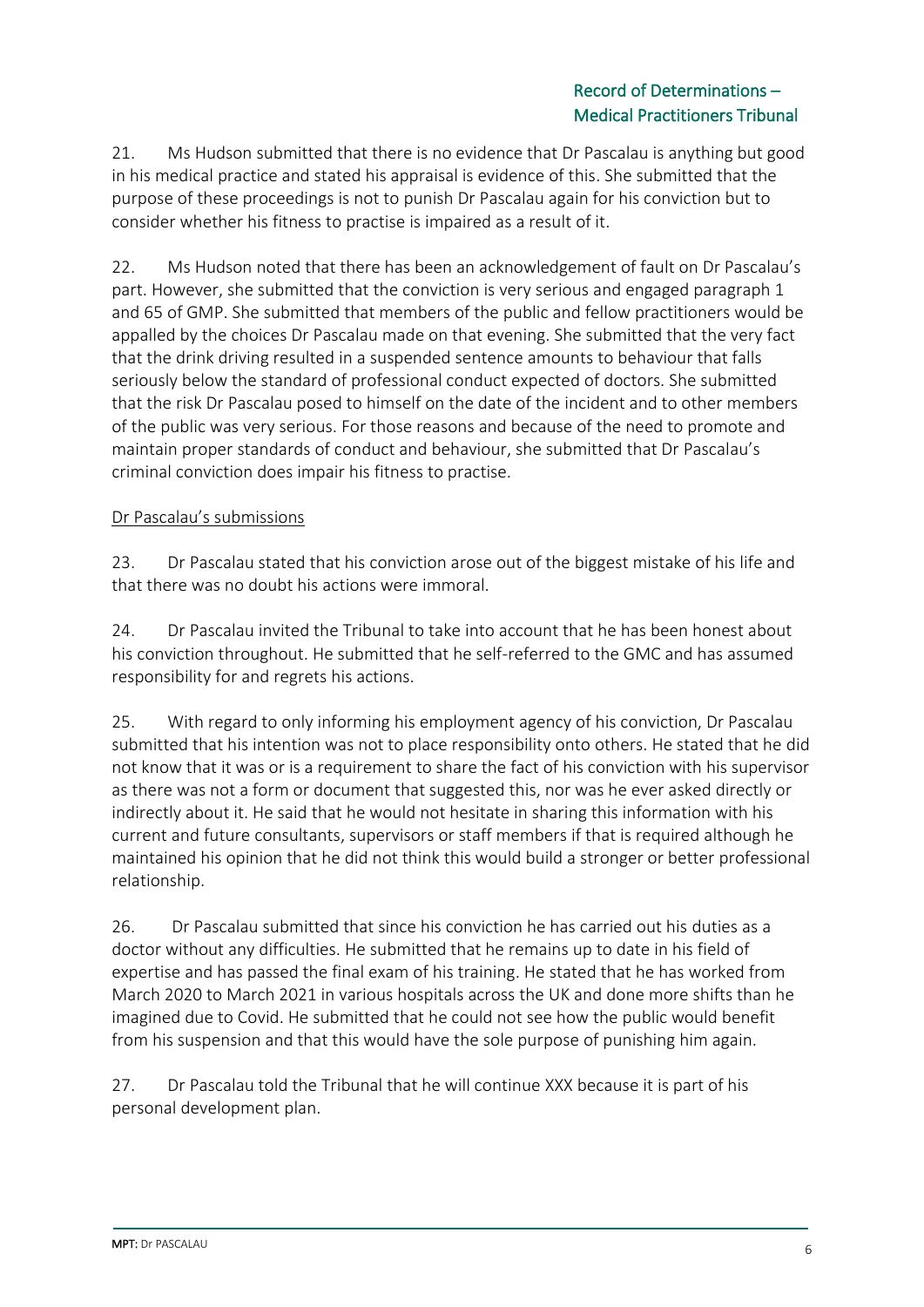28. Dr Pascalau submitted that he deeply regrets and is fully aware of what could have happened while driving under the influence of alcohol. He submitted that by being honest and admitting everything, he did not want to convey a defiant message. If his attitude came across as defiant in his evidence, he submitted that this was not his intention and suggested it was perhaps his body language, cultural differences, or how he framed his answers.

29. Dr Pascalau added that had he appealed his conviction, the length of the custodial sentence and amount of unpaid work he had to undertake could have been reduced. He submitted he did not appeal as it would have taken more than a year for a resolution.

30. Dr Pascalau submitted the lapse of time since the incident occurred is a mitigating factor and that it was an isolated incident. He submitted that he has had enough time to reflect on this incident, has gained insight and would definitely not do such a thing ever again. Dr Pascalau stated that he would be willing to accept any measures, XXX.

## The Relevant Legal Principles

31. The Tribunal reminded itself that at this stage of proceedings, there is no burden or standard of proof and the decision of impairment is a matter for the Tribunal's judgement alone.

32. The Tribunal must determine whether Dr Pascalau's fitness to practise is impaired today, taking into account his conduct at the time of the events and any relevant factors since then such as whether the matters are remediable, have been remedied and any likelihood of repetition.

33. The Tribunal was mindful of the guidance of Dame Janet Smith in the Fifth Shipman Report, which was adopted by the High Court in the case of *CHRE v NMC & Paula Grant* [2011] EWHC 927 [Admin]:

*Do our findings of fact in respect of the doctor's misconduct, deficient professional performance, adverse health, conviction, caution or determination show that his/her fitness to practise is impaired in the sense that s/he:*

*a. has in the past acted and/or is liable in the future to act so as to put a patient or patients at unwarranted risk of harm; and/or*

*b. has in the past brought and/or is liable in the future to bring the medical profession into disrepute; and/or*

*c. has in the past breached and/or is liable in the future to breach one of the fundamental tenets of the medical profession*

*d. has in the past acted dishonestly and/or is liable to act dishonestly in the future.*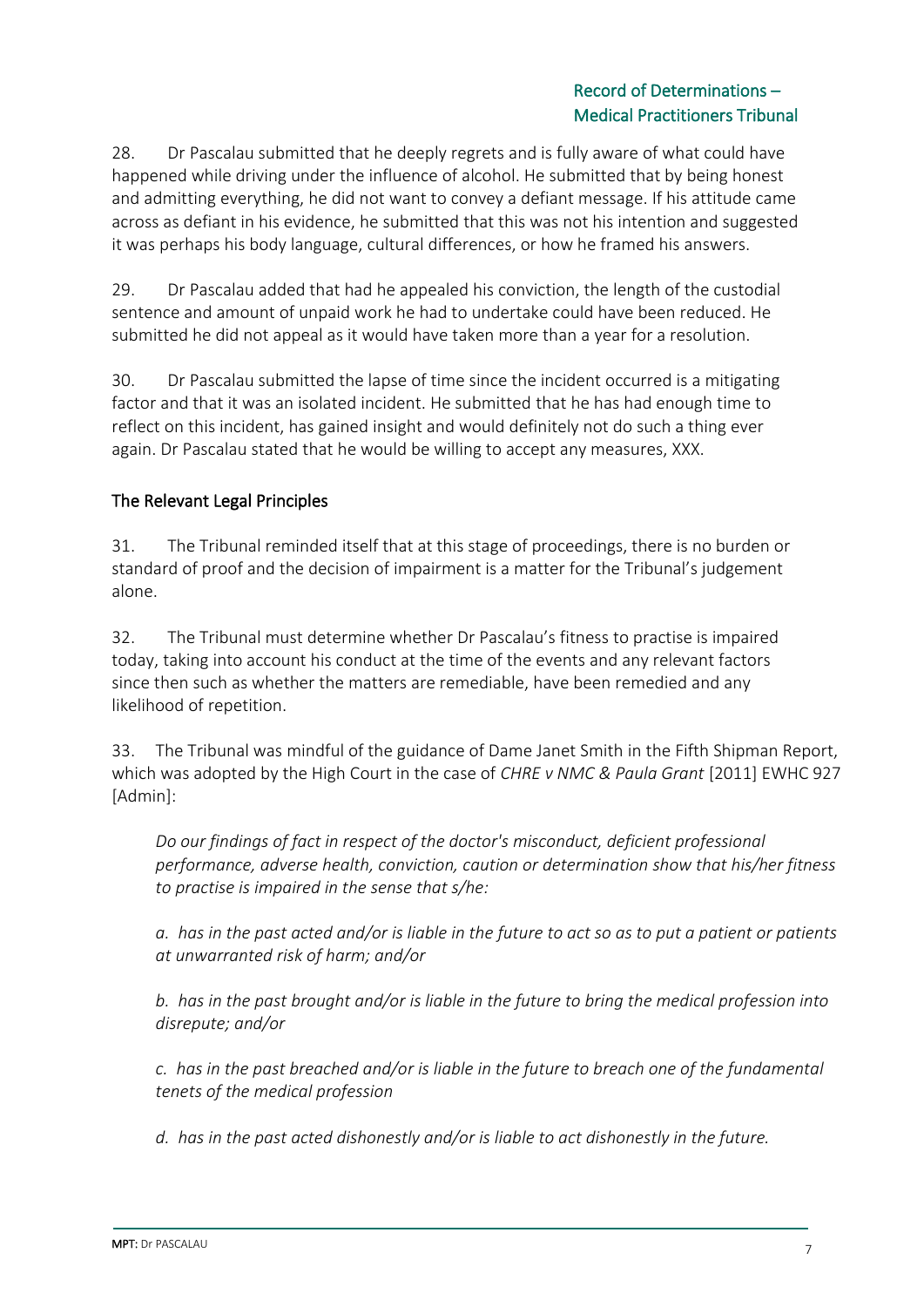34. The Tribunal had regard to the overarching objective which is

- *• To protect, promote and maintain the health, safety and well-being of the public;*
- *• To promote and maintain public confidence in the medical profession, and;*
- *• To promote and maintain proper professional standards and conduct for members of the profession.*

35. The Tribunal also had regard to the case of *Chaudhury 2017 EWHC 2561* which reminds it of the importance of the overarching objective, the tripartite public interest and the need for a proper balancing exercise of all three elements of the public interest test.

## The Tribunal's Determination on Impairment

36. The Tribunal considered the danger Dr Pascalau posed to himself and others when he made the decision to drive his car after, on his own admission, having consumed seven to eight alcoholic drinks, not being able to walk in a straight line, and having ignored advice from friends not to drive. These actions resulted in a criminal conviction and a suspended sentence which is still ongoing.

37. Having regard to the guidance laid out by Dame Janet Smith in the Fifth Shipman Report, the Tribunal considered that Dr Pascalau's conviction does bring the reputation of the profession into disrepute and that he has breached paragraphs 1 and 65 of GMP. The Tribunal determined that there is no suggestion that Dr Pascalau has put patients at risk or acted dishonestly. The Tribunal felt that Dr Pascalau throughout his evidence had been frank and candid in terms of setting out the background to the offence and in his actions in notifying his future employers whilst proceedings were ongoing in Romania. Further, this was confirmed by the Responsible Officer in his statement on 31 March 2021, as well as within Dr Pascalau's most recent appraisal on 30 December 2020 where reference was made to his having discussed the offence and outcome of the criminal proceedings.

38. The Tribunal considered that Dr Pascalau has expressed genuine remorse for the behaviour which led to his conviction. He has been open and honest and not sought to deflect responsibility for his actions. However, while he assured the Tribunal that he would not repeat such conduct in the future, he was unable to articulate clearly the strategies he has in place to prevent such a repetition. When asked to consider not taking his car out if he was planning to drink, he was quick to accept that he would adopt such a strategy. As such, the Tribunal determined that while his insight was advanced, it was still developing. The Tribunal was satisfied that the risk of him repeating similar conduct in the future is low.

39. The Tribunal noted that there are no concerns about Dr Pascalau's clinical practice and that he is a capable and competent doctor. The Tribunal was satisfied that Dr Pascalau poses no risk to patient safety and took into account XXX as well as the report from his Responsible Officer which included the positive testimonial from the Medical Director at the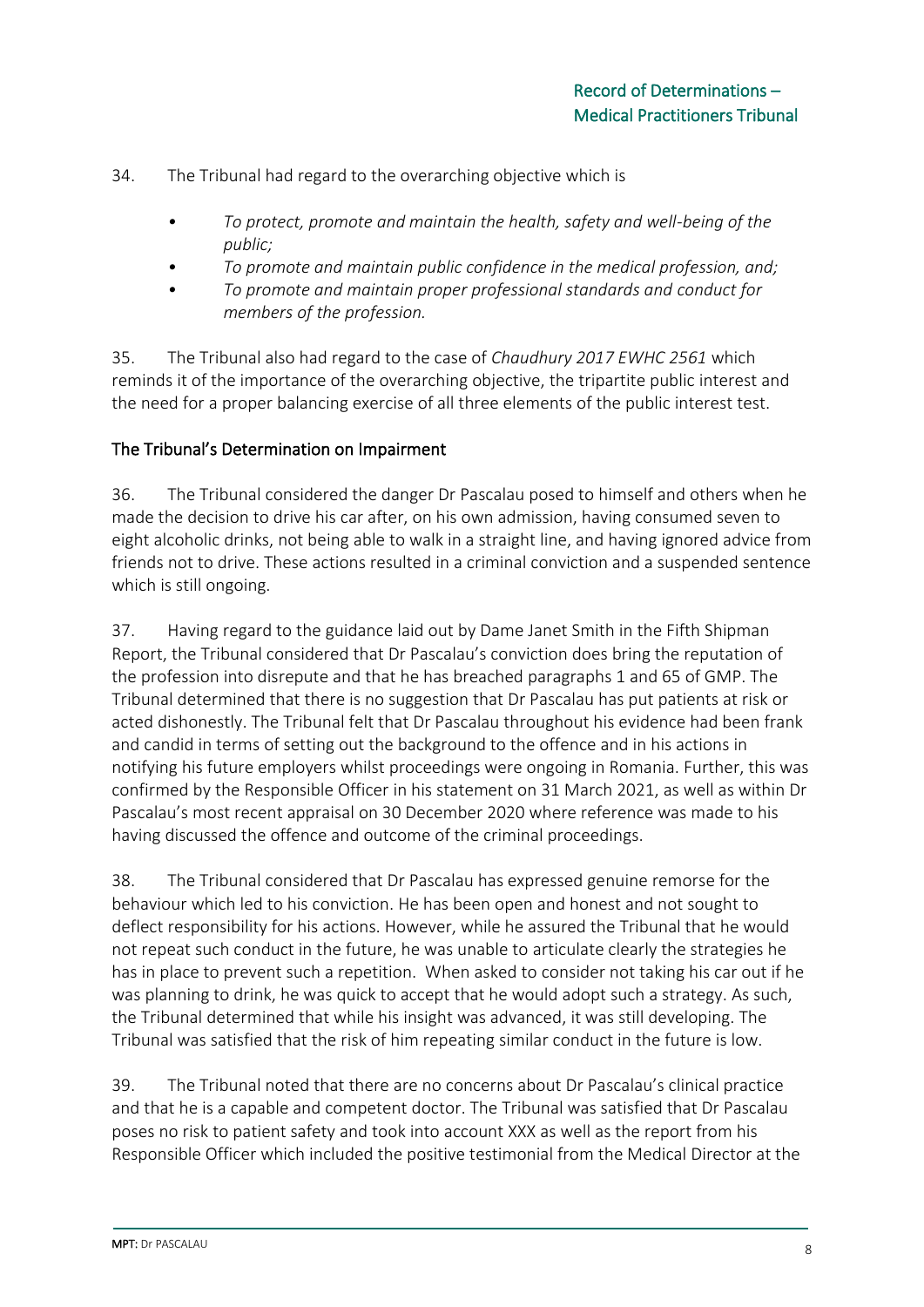Priory Kneesworth. However, given the criminal conviction and the not insignificant sentence that Dr Pascalau received, the Tribunal took that the view that Dr Pascalau's conviction had brought the reputation of the profession into disrepute as set out above. The Tribunal considered therefore that a finding of impairment was necessary in the public interest.

40. The Tribunal determined that Dr Pascalau's fitness to practise is impaired by reason of his criminal conviction. Such a finding is necessary to promote and maintain public confidence in the medical profession, and to promote and maintain proper professional standards and conduct for members of the profession.

# Determination on Sanction - 08/07/2021

41. Having determined that Dr Pascalau's fitness to practise is impaired by reason of his conviction, the Tribunal now has to decide in accordance with Rule 17(2)(n) of the Rules on the appropriate sanction, if any, to impose.

## The Evidence

42. The Tribunal has taken into account evidence received during the earlier stages of the hearing where relevant to reaching a decision on sanction as well as written submissions received from Dr Pascalau.

## Submissions

#### GMC Submissions

43. Throughout her submissions, Ms Hudson referred to the Sanctions Guidance (November 2020 version) (SG). She submitted that given the Tribunal's findings on impairment, a period of suspension should be imposed to reflect the gravity of Dr Pascalau's criminal conviction.

44. Ms Hudson reminded the Tribunal of the reasons for imposing sanctions, which is to protect the public. She stated that whilst Dr Pascalau has already been punished for his behaviour, sanctions are not imposed to punish or discipline a doctor but may have a punitive effect.

45. Ms Hudson invited the Tribunal to consider the aggravating and mitigating features in this case. She submitted that the aggravating features are Dr Pascalau's failure to heed the warnings of others not to drive and the amount of alcohol he drank which led to a significant custodial sentence, albeit suspended. As for the mitigating features, she submitted that Dr Pascalau does appear to have insight into his behaviour, it was an isolated incident and the risk of repetition appears to be low, and he pleaded guilty to the offence in Romania.

46. XXX.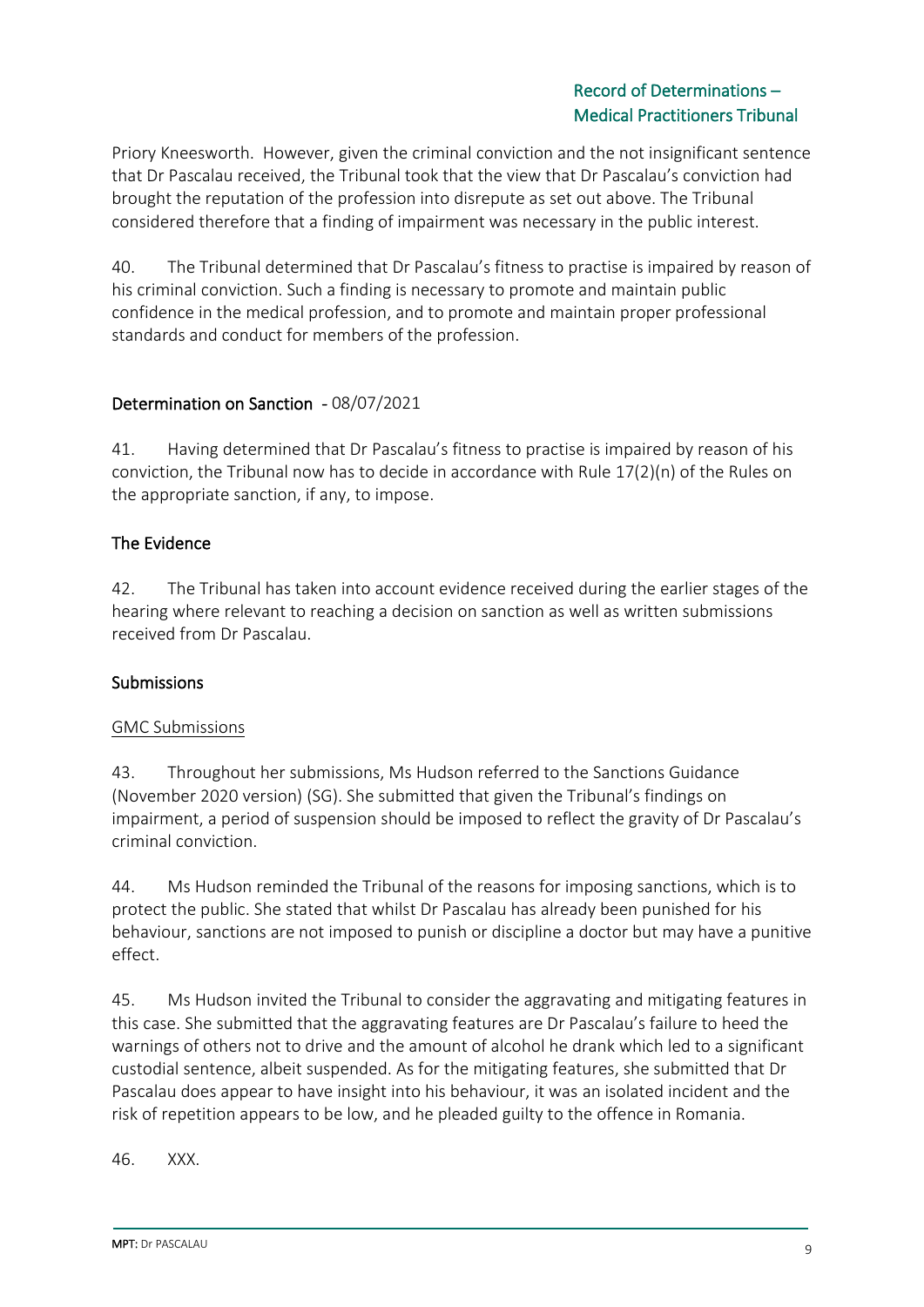47. Ms Hudson submitted that taking no action would be inappropriate. She added that conditions would was also be inappropriate and difficult to formulate given the nature of the case.

48. Ms Hudson submitted that suspension was the appropriate and proportionate sanction. She noted that there had been an acknowledgement of fault, that the risk of repetition is low, and that Dr Pascalau has continued to work hard in his chosen profession. As to the period of any suspension, she submitted that this was a matter for the Tribunal.

49. Given the isolated nature of Dr Pascalau's offence and that he appears to have insight, Ms Hudson submitted that this is not a case where erasure would be proportionate.

## Dr Pascalau's Submissions

50. Dr Pascalau invited the Tribunal to take no action. He stated that his offence occurred outside the workplace and has not influenced his performance in any way. He reminded the Tribunal that he self-referred to the GMC and submitted that there was not a lack of integrity on his part and that his conviction was an isolated incident.

51. XXX.

52. Dr Pascalau accepted that he departed from GMP but noted the guidance in the SG that a failure to follow GMP does not automatically mean action will be taken.

53. In regard to mitigating factors, Dr Pascalau noted the lapse of time since the incident occurred and that he has had an opportunity to reflect and gain insight. He also noted that had the sentence not been suspended, he would have now been released.

54. Dr Pascalau submitted that undertakings or conditions would not be appropriate in his case, and that a sanction of suspension would not be in the public interest.

# The Tribunal's Determination on Sanction

55. The decision as to the appropriate sanction, if any, to impose in this case is a matter for the Tribunal exercising its own judgment. In reaching its decision, the Tribunal has taken GMP and the SG into account and borne in mind the overarching objective.

56. The Tribunal reminded itself that the main reason for imposing any sanction is to protect the public and that sanctions are not imposed to punish or discipline doctors, even though they may have a punitive effect. Throughout its deliberations, the Tribunal has applied the principle of proportionality, balancing Dr Pascalau's interests with the public interest.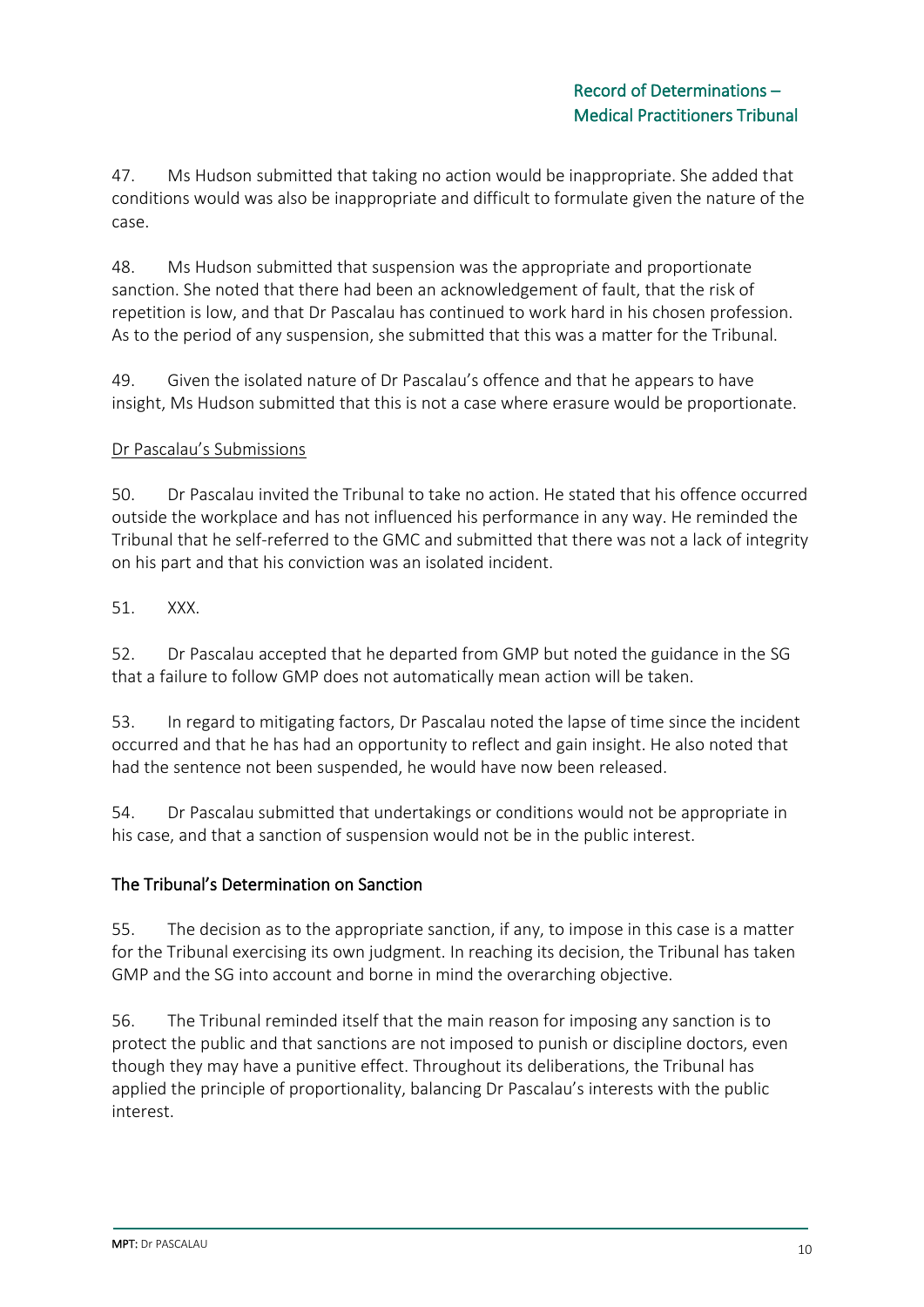57. The Tribunal has already given a detailed determination on facts and impairment and it has taken those matters into account during its deliberations on sanction.

58. Before considering what action, if any, to take in respect of Dr Pascalau's registration, the Tribunal considered the mitigating and aggravating factors in this case.

## Aggravating and Mitigating Factors

59. The Tribunal considered Dr Pascalau's criminal conviction for driving a vehicle under the influence of alcohol and the custodial sentence he received albeit suspended. Beyond this, however, the Tribunal did not identify any other aggravating factors.

60. The Tribunal identified the following mitigating factors:

- Dr Pascalau pleaded guilty to the offence.
- Dr Pascalau has completed various requirements of his sentence, such as unpaid community service. While he has not produced evidence of this, the Tribunal had no reason to doubt that he has not complied with the requirements imposed on him.
- There is no evidence of any other criminal convictions.
- Dr Pascalau self-referred to the GMC when he arrived in the UK. He has also notified his employers in the UK and had reflected on his conviction in his 2020-2021 Appraisal.
- The offence was an isolated incident, occurred almost two-years ago and there has been no repetition of similar behaviour.
- Dr Pascalau has advanced insight and the risk of repetition is low.

#### No action

61. In coming to its decision as to the appropriate sanction, if any, to impose in Dr Pascalau's case, the Tribunal first considered whether to conclude the case by taking no action.

62. The Tribunal reminded itself that where there has been a finding of impairment, it is usually necessary to take action unless there are exceptional circumstances and that such circumstances are unusual, special or uncommon. The Tribunal accepted that Dr Pascalau has done everything that could have been expected of him in light of his criminal conviction, however, it could not identify any exceptional circumstances in his case to justify taking no action.

63. The Tribunal determined that in view of its findings on impairment and the absence of exceptional circumstances, it would be neither sufficient, proportionate nor in the public interest to conclude this case by taking no action.

## Conditions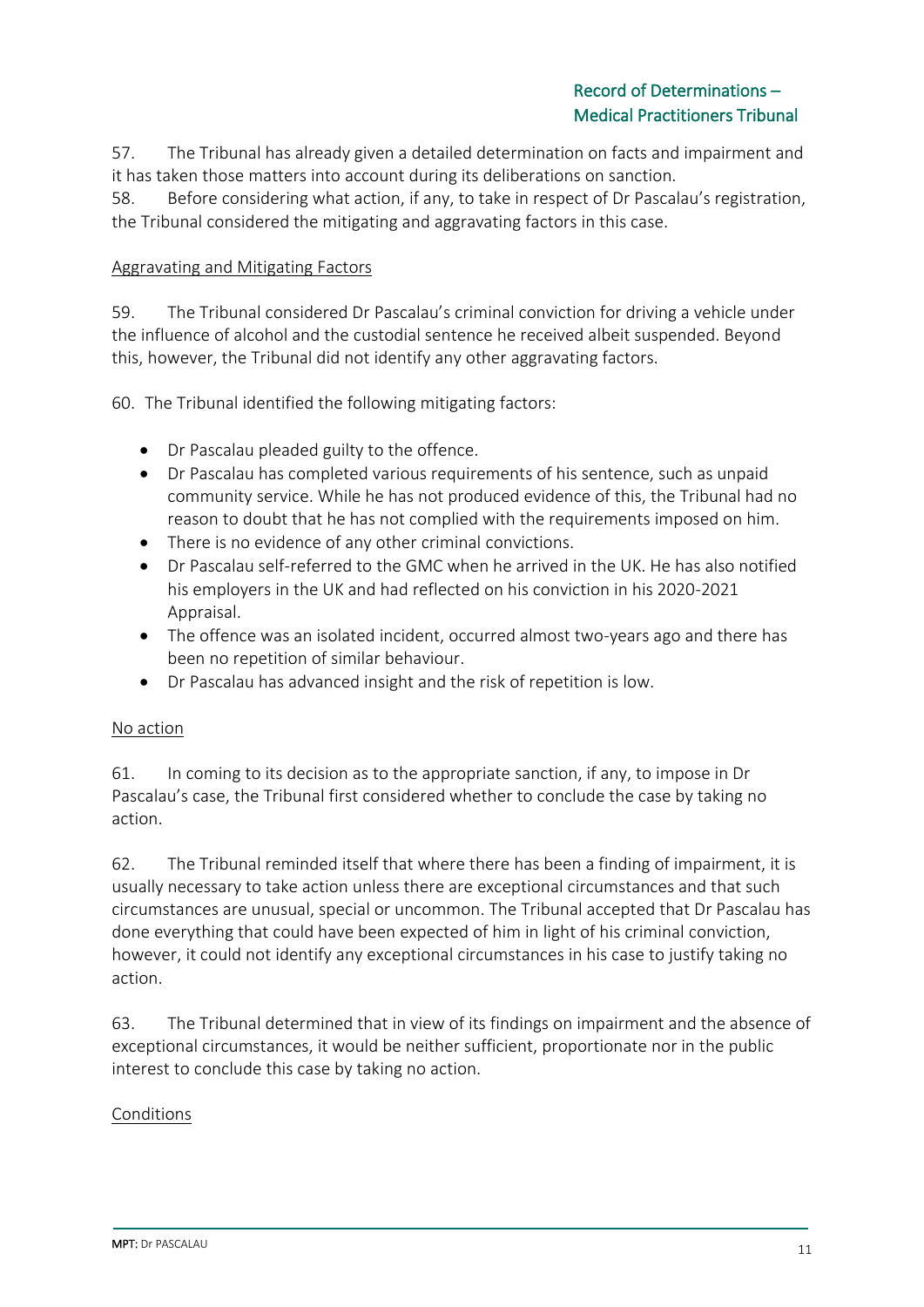64. The Tribunal next considered whether it would be sufficient to impose conditions on Dr Pascalau's registration. It has borne in mind that any conditions imposed would need to be appropriate, proportionate, workable and measurable.

65. The Tribunal noted that conditions are appropriate and can be formulated in cases involving a doctors health, or where there are issues around the doctor's performance, shortcomings in a specific area of practice, or if a doctor lacks the necessary knowledge or English. The Tribunal was satisfied that this is not a case where conditions would be appropriate.

## **Suspension**

66. The Tribunal next considered whether suspension would be an appropriate and proportionate sanction. It found the following paragraphs of the SG to be particularly relevant in this case:

91 Suspension has a deterrent effect and can be used to send out a signal to the doctor, the profession and public about what is regarded as behaviour unbefitting a registered doctor. Suspension from the medical register also has a punitive effect, in that it prevents the doctor from practising (and therefore from earning a living as a doctor) during the suspension, although this is not its intention.

93 Suspension may be appropriate, for example, where there may have been acknowledgement of fault and where the tribunal is satisfied that the behaviour or incident is unlikely to be repeated…

97 Some or all of the following factors being present (this list is not exhaustive) would indicate suspension may be appropriate.

a A serious breach of Good medical practice, but where the doctor's misconduct is not fundamentally incompatible with their continued registration, therefore complete removal from the medical register would not be in the public interest. However, the breach is serious enough that any sanction lower than a suspension would not be sufficient to protect the public or maintain confidence in doctors.

f No evidence of repetition of similar behaviour since incident.

g The tribunal is satisfied the doctor has insight and does not pose a significant risk of repeating behaviour.

67. The Tribunal noted the deterrent effect of a period of suspension and that it can be used to send out a signal to the doctor, the profession and public about what is regarded as behaviour unbefitting a registered doctor. It was also satisfied that Dr Pascalau's conviction is not incompatible with continued registration. As such, the Tribunal considered that erasure from the Medical Register would be disproportionate. However, any sanction less than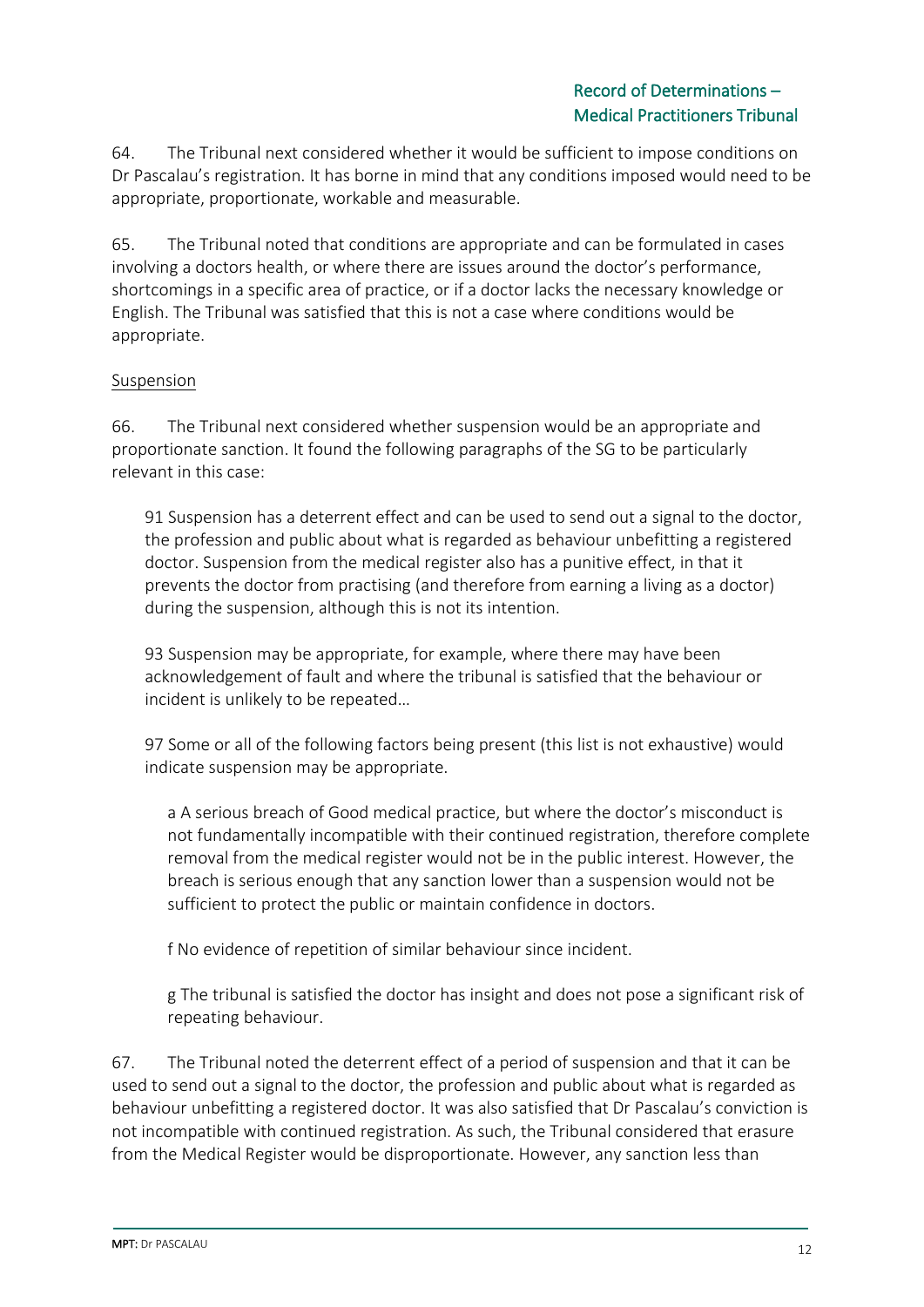suspension would be insufficient to promote and maintain public confidence in the medical profession and promote and maintain proper professional standards and conduct for the members of the profession.

68. Having determined that a sanction of suspension is appropriate and proportionate, the Tribunal considered the length of suspension that should be imposed. Given the mitigating factors in this case and that there are no patient safety issues, the Tribunal considered that a period of two months suspension, in the particular circumstances of this case, would be sufficient to send out the appropriate message about what is regarded as behaviour unbefitting a registered doctor. The Tribunal determined that a longer period would be disproportionate and would deny the public access to a competent doctor. The Tribunal was satisfied that a review hearing was not necessary in this case on account of the low risk of repetition, Dr Pascalau's level of insight and that there are no patient safety issues.

69. Accordingly, the Tribunal determined that it is necessary to suspend Dr Pascalau's registration for a period of two months in order to promote and maintain public confidence in the medical profession, and promote and maintain proper professional standards and conduct for the members of the profession.

# Determination on Immediate Order - 08/07/2021

70. Having determined to suspend Dr Pascalau's registration for a period of two months, the Tribunal has considered, in accordance with Rule  $17(2)(o)$  of the Rules, whether Dr Pascalau's registration should be subject to an immediate order.

## Submissions

71. On behalf of the GMC, Ms Hudson submitted that an immediate order was not necessary in this case as there are no patient safety issues. She also confirmed that Dr Pascalau has not been subject to an interim order.

# The Tribunal's Determination

72. The Tribunal had regard to the paragraphs of the SG which advise when an immediate order might be necessary. It determined that an immediate order is not necessary to protect members of the public. Further, that an immediate order is not necessary in the public interest which is served by the Tribunal's finding of impairment and the substantive sanction of two months suspension.

73. This means that Dr Pascalau's registration will be suspended from the Medical Register 28 days from when notice of this decision is deemed to have been served upon him, unless he lodges an appeal. If Dr Pascalau does lodge an appeal he will remain free to practise unrestricted until the outcome of any appeal is known.